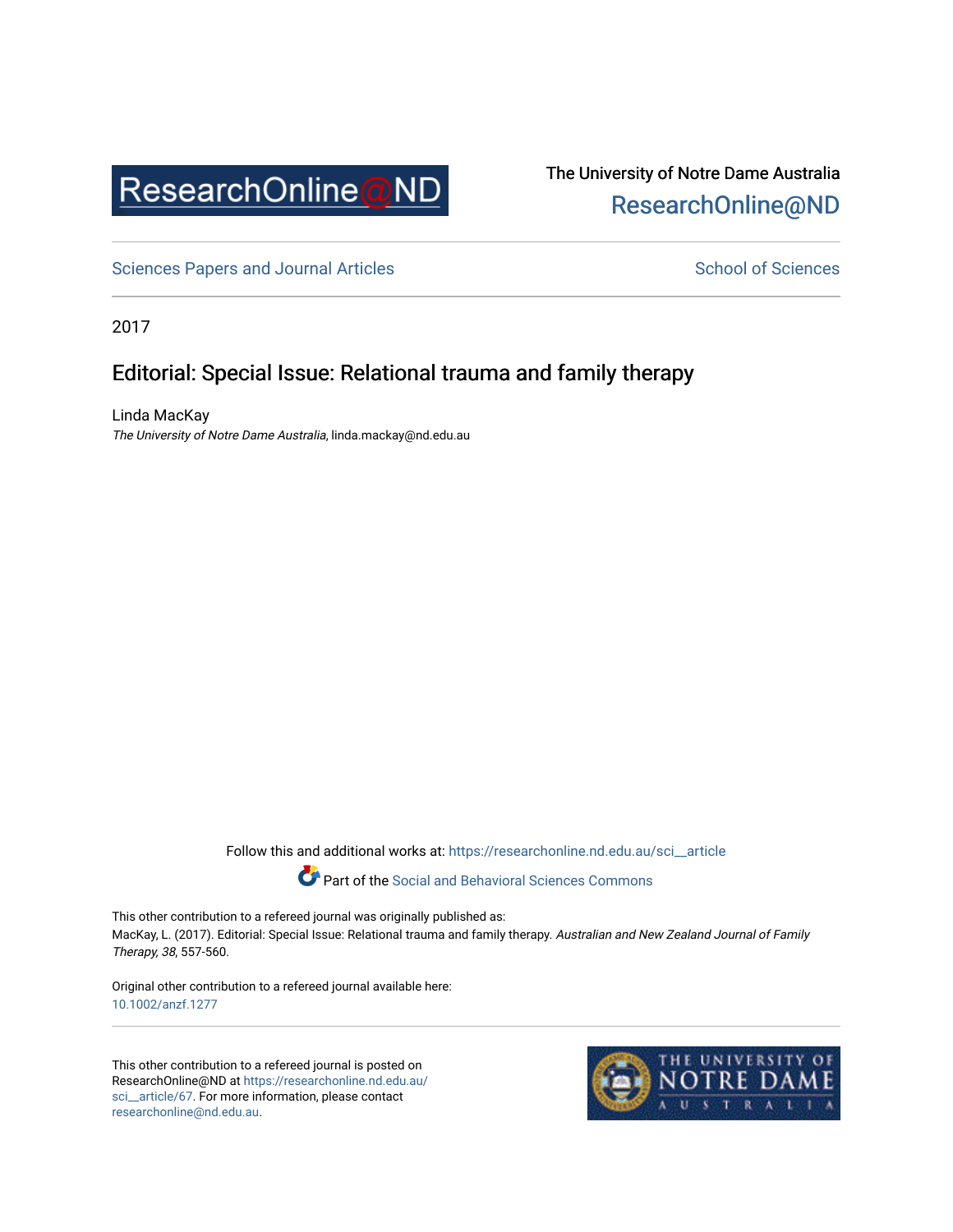This is the peer reviewed version of the following editorial:

MacKay, L.M. (2017) Editorial: Special Issue: Relational trauma and family therapy. *Australian and New Zealand Journal of Family Therapy, 38,* 557-560. doi: 10.1002/anzf.1277

This article has been published in final form at: - <https://doi.org/10.1002/anzf.1277>

This article may be used for non-commercial purposes in accordance with Wiley Terms and Conditions for self-archiving.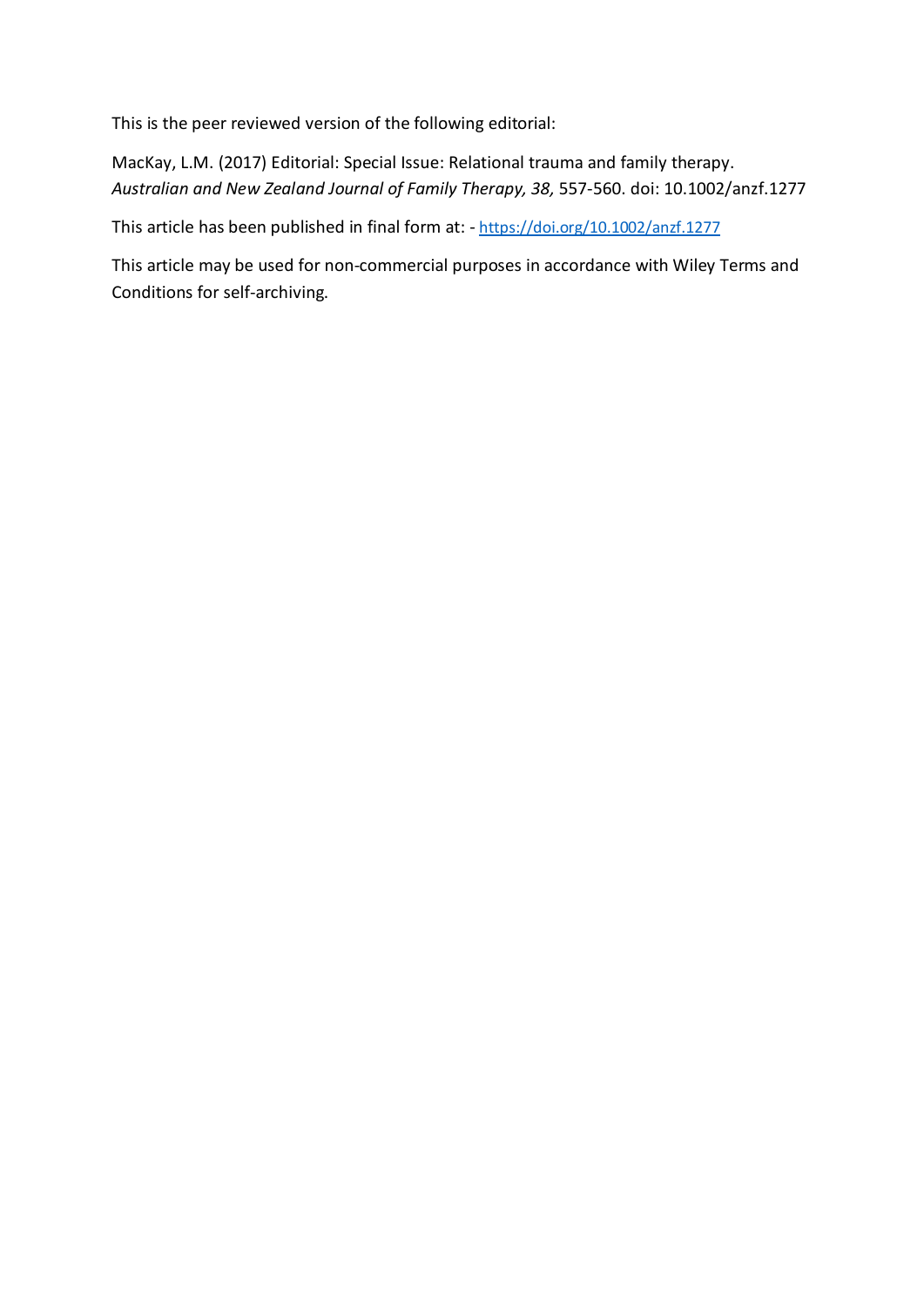## Editorial

# Special Issue: Relational Trauma

Linda MacKay

linda.mackay@nd.edu.au

Biopsychosocial responses to adverse and traumatic events such as intimate partner violence and child abuse and neglect, impact an individual's or family system's ability to adapt to stress, having long-term consequences to overall health and wellbeing. In this, couple and family therapists have a unique perspective – they have long understood that both symptoms and individual functioning are maintained in the interaction between family members. These interactions can undermine or enhance more adaptive responses to these overwhelming stressors, given the reciprocity inherent in the mutually regulatory mechanisms of primary relationships that "shape vulnerability to future emotional and behavioural problems" (Ha & Granger, 2016, p. 10).

Nevertheless, it is challenging for family therapists to assess where to focus attention given any association between traumatic sequelae, current or recent family stressors, and the relational isomorphic may not be immediately obvious (James & MacKinnon, 2012). What is clear is that the ability to selfregulate in response to any stressor, is inextricably related to the experience of coregulation, which is the ability of a caregiver to sensitively respond to an infant who is either stressed or agitated or playful or content (Feldman, 2007). These care system relationships, including those of non-human primates, not only function to increase emotional regulation, but also elicit care and an "intersubjective perspective-taking" that is bidirectional (de Waal, 2007, p. 49; Laurent, 2014). What this means is that coregulation functions to mutually direct physiological stress responses in both the infant *and* the caregiver (Feldman, 2007). This bidirectionality has consequences for caregivers who are responsible for providing care to children and young people, particularly those who have been exposed to significant child maltreatment including those children in out-of-home (OOHC) care. These children often fail to achieve stable and long term OOHC placements due to the challenges they present to their non-kinship carers. In turn, non-kinship parents fail to engage in more nurturing and appropriately responsive engagement in the presence of this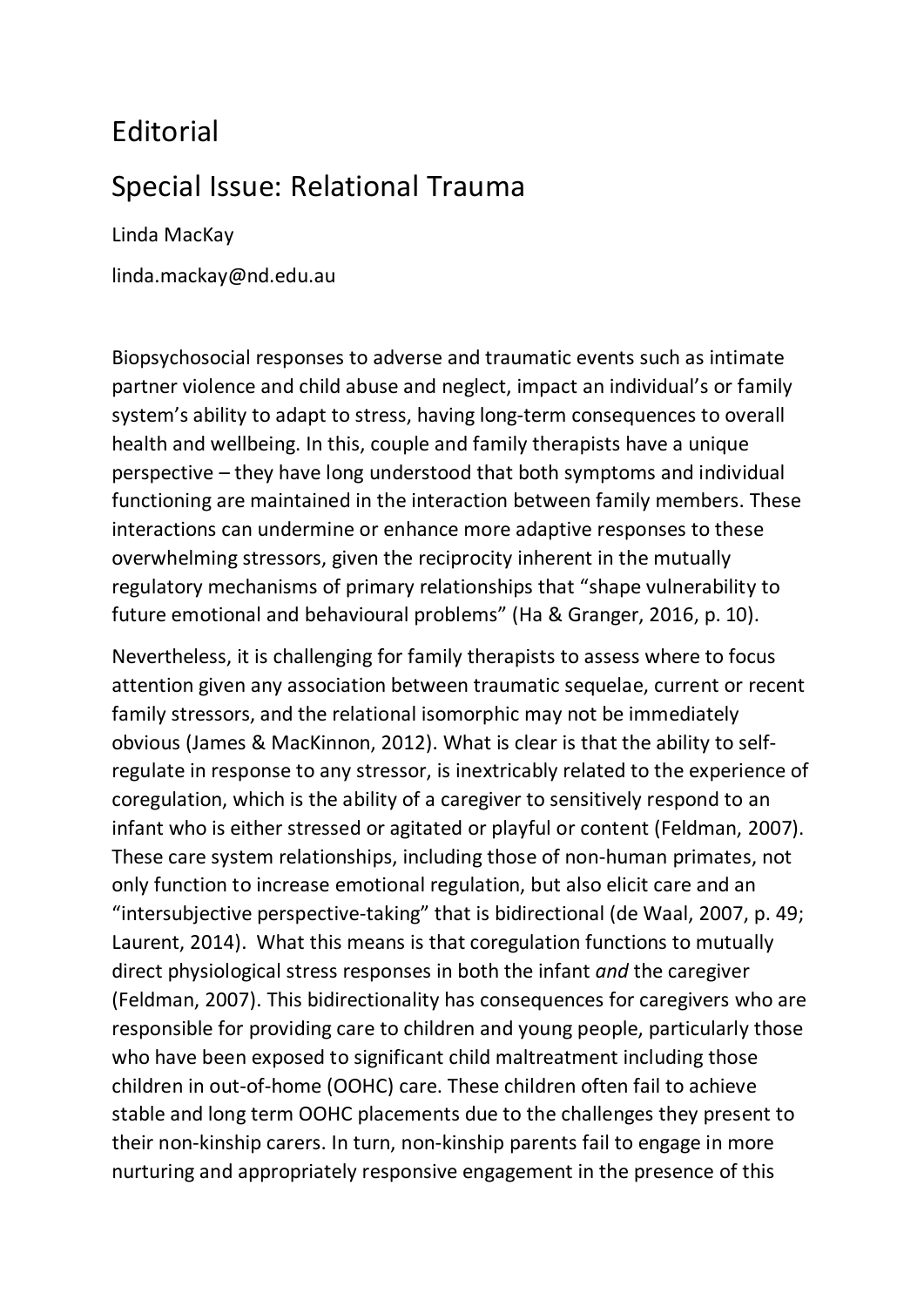extremely challenging behaviour which triggers a heightened dysregulated state that compromises a carer's capacity to act in a more "cohesive rather than disruptive" way in the face of the child's externalising behaviours (Bowen, 1978).

For clinicians who work with these and similarly challenged families, this special issue of the ANZJFT brings together some of the most outstanding figures in the field of child development and relational trauma who have generously shared their research efforts to provide theoretical and practice models of intervention. In many respects, all the papers in this edition are *practice* papers, as they outline the constitution of this relational trauma work with family members, although the first three do not specifically use case studies to demonstrate their clinical application.

The first article, 'The Caregiver-Infant Dyad as a Buffer or Transducer of Resource Enhancing or Depleting Factors that Shape Psychobiological Development' is by Ed Tronick. Prof Tronick, is most well-known for his groundbreaking Still-Face Paradigm experiment (Tronick, Als, Adamson, Wise, & Brazelton, 1978). Fifty years on, Prof Tronick outlines how the mutual coregulation capacities of the infant and caregiver are indicative of a "messiness" or "dyssynchrony" that does not necessarily indicate a failure of the coregulatory capacities of either participant or impaired biopsychosocial development even in the face of challenging and even traumatic stimuli. Tronick challenges family therapists to be able to tolerate this mismatch without premature intervention, to be curious about how other family members contribute to the coregulatory capacities of either the child or the parent, and to allow for reparative attempts to emerge, being mindful that self-regulatory capacities are evoked in tolerating the messiness of human interaction well as in the achievement of harmony or synchrony.

In 'Somatic Resources: Sensorimotor Psychotherapy Approach to Stabilizing Arousal in Child and Family Treatment' Drs Rochelle Sharpe Lohrasbe and Pat Ogden illustrate how *Ogden's Modulation Model*, with its focus on privileging embodied experiences, provides a scaffolded approach to increasing emotional regulation in abused and neglected children and their caregivers, who due to dysregulated nervous systems, also struggle to respond appropriately to safety and developmental requirements of traumatised children. The authors describe how concentrating on the child and carer's somatic resources such as their breath or movement of the upper body, defuses symptoms associated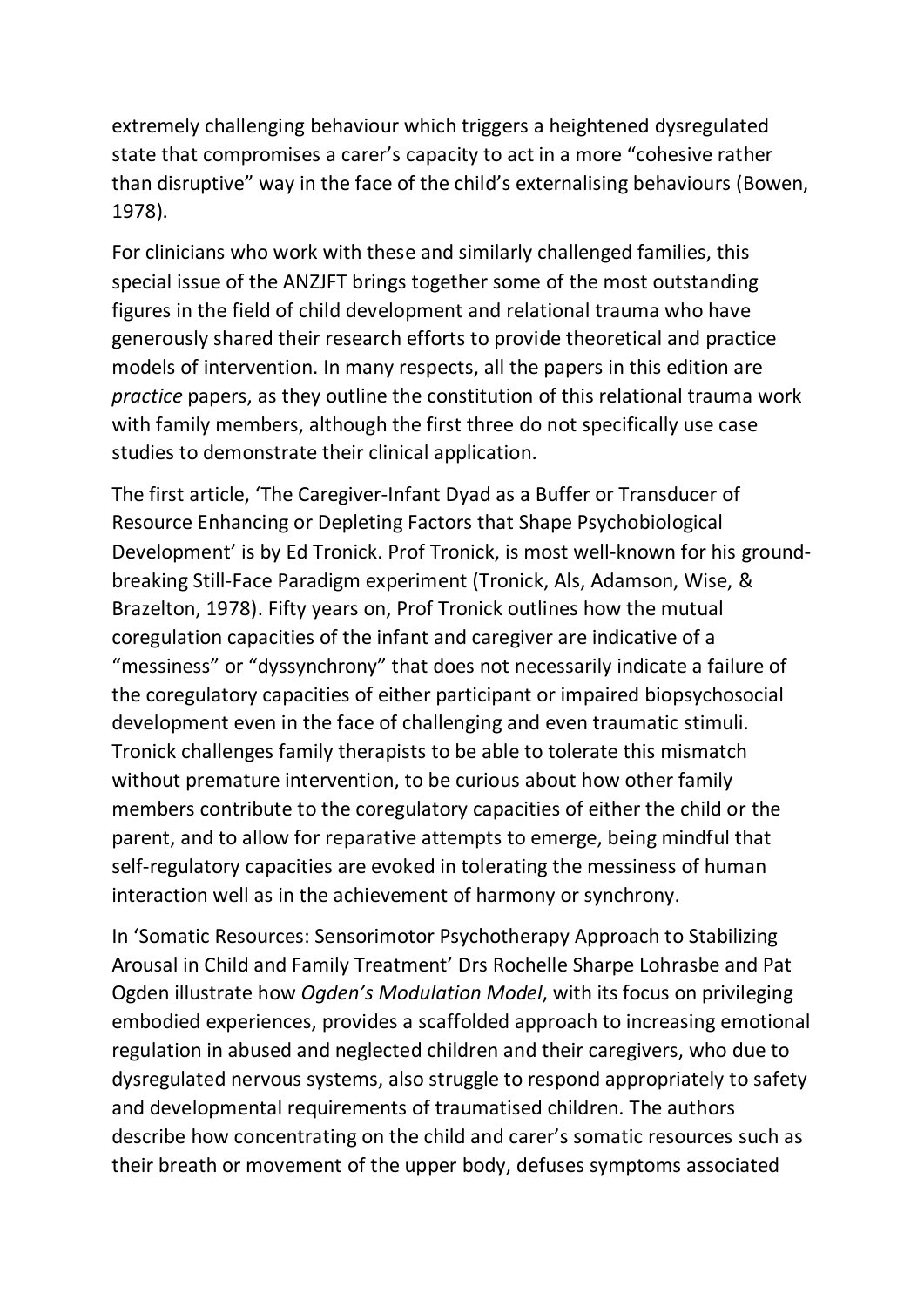with a hyper aroused state (for example, accelerated heart rate, sense of foreboding), reducing overwhelm and increasing mastery of otherwise frightening and intolerable physical and emotional states and their associated cognitions.

The third paper is by Dan Papero, who for decades has been a leading proponent of Bowen family systems theory. His paper, 'Trauma and the Family: A Systems-Oriented Approach' focuses on understanding how chronic anxiety (Bowen, 1978), can function to mediate a family system's response to adverse life events, and mediate the chronicity of symptoms in the more challenged and traumatised family member. Dr Papero describes how the clinician's systems lens can reduce both the family's sense of helplessness and their associated outsourcing of responsibility for improvement to outside professionals, thereby functioning to promote patterns of responsiveness that enhance a family's resiliency in the face of crisis.

There are five papers in the In-Practice section of the journal. The first of these papers is by Dan Hughes, whose paper 'Dyadic Developmental Psychotherapy (DDP): An Attachment-Focused Family Treatment for Developmental Trauma' outlines the stages by which caregivers can facilitate increased coregulatory capacity of the emotional states of traumatised children, increasing attachment security and creating a shame-free and coherent narrative through the therapeutic intersubjective stance of PACE: playfulness, acceptance, curiosity, and empathy. Dr Hughes takes the reader on a poignant journey of healing and recovery with Jenny, a child in OOHC who eventually is able to experience meaningful connection with her foster parents as well as a heightened capacity for affective coregulation.

The second paper of this series is by Jonathan Baylin. His paper, 'Social Buffering and Compassionate Stories: The Neuroscience of Trust Building with Children in Care' integrates neuroscientific research to facilitate an increase in the caregiver's ability to build a trusting relationship with a child whose experience of maltreatment and mistrust of others would otherwise sustain a barrier to care and empathic connection. Dr Baylin writes about assisting carers to embrace the child's embodiment of both trust and mistrust, of both the capacity and wish for acceptance and unconscious moves to invite rejection, through another case vignette, that of Carol. The therapist demonstrates how work with Carol and her adoptive mother can successfully restory earlier damaging experiences to reciprocally enhance the social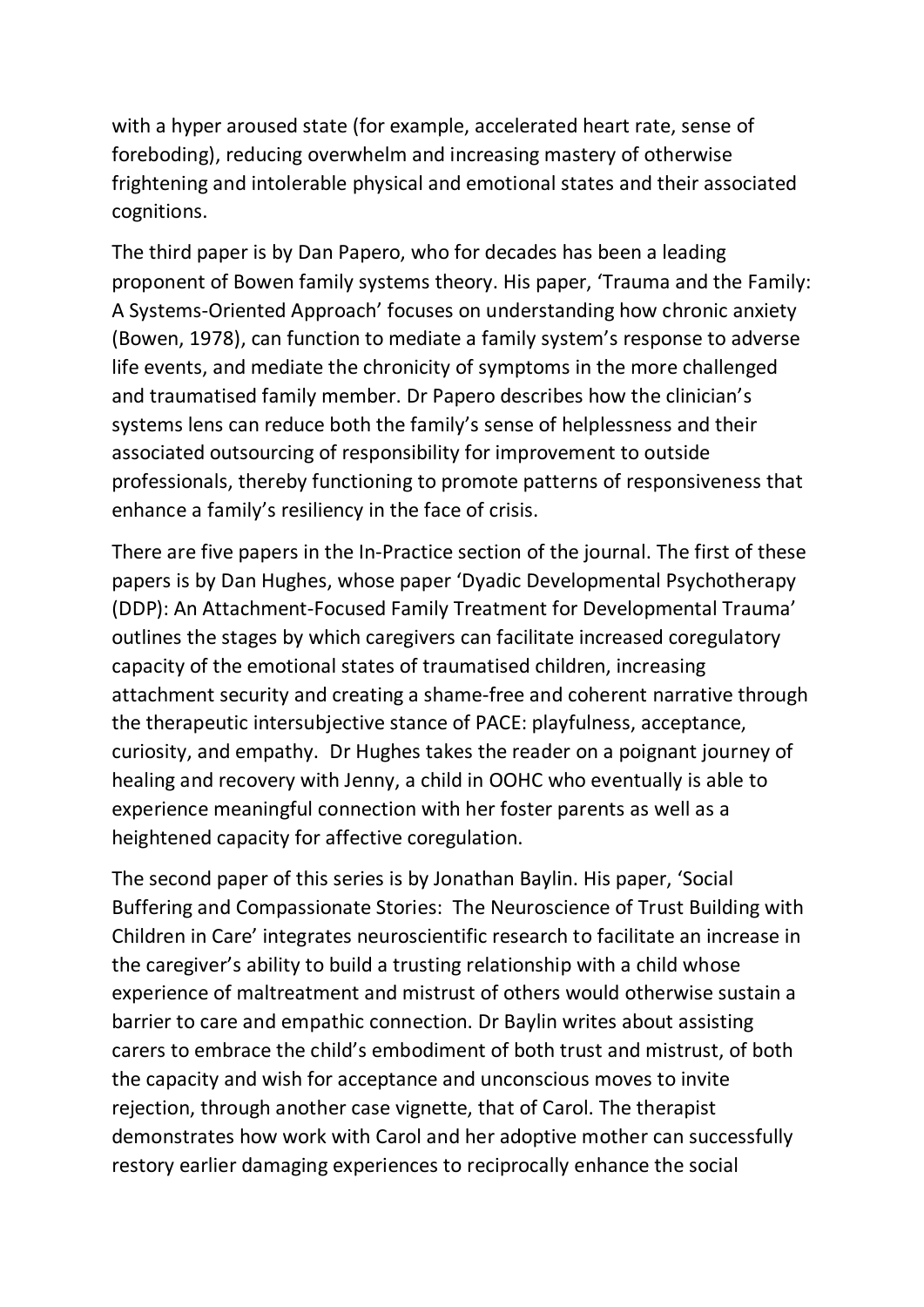buffering that is integral to creating a safe, secure, joyful and mutually rewarding parent/child relationship.

Arianna Struik's paper, 'The Trauma Healing Story: Healing chronically traumatised children through their families/whanau' is the third paper of this practice section. Dr Struik describes the way in which her unique *Sleeping Dogs* method works to create connections between chronically traumatised and often difficult to engage children and their birth and foster families. In this intervention, the child's narrative of their maltreatment history and reason for removal is illustrated through drawings and the creation of a new *Trauma*  Healing Story, which is actively cocreated step by step, with birth and foster parents to remove responsibility for the abuse or neglect from the child and maintain long-term healing connection with family members over time.

The fourth paper by Simon Faulkner, 'Rhythm 2 Recovery: A Model of Practice combining Rhythmic Music with Cognitive Reflection for Social and Emotional Health within Trauma Recovery' provides an exciting foray into the power of music and healing traditions such as drumming to engage with clients who are not easily drawn to traditional talk therapy. Power dynamics are made transparent, but then can be more effectively reduced through the facilitator's sensitive application of this intervention which has demonstrated effectiveness with multiple and diverse populations and as a family therapy intervention that enhances respectful connection between family members and increases physical and emotional regulation.

Authored by myself, the final paper in this practice section, 'Differentiation of Self: Enhancing Therapist Resilience when Working with Relational Trauma' uses a Bowen theory lens to understand the factors that can combat vulnerability to vicarious traumatisation, secondary traumatic stress, and burnout. Using a case vignette, this paper outlines how gaining clarity on the limits of therapeutic responsibility and acting from these limits through accessing more emotional mature responses function to enhance therapist resiliency in the complexity of otherwise overwhelming and unrelenting trauma-focused work.

The final section of this special edition is devoted to two interviews undertaken by Monica Masero and Rebecca Codrington, relationship therapists based in Sydney who attended the 2016 Congress on Attachment, Trauma,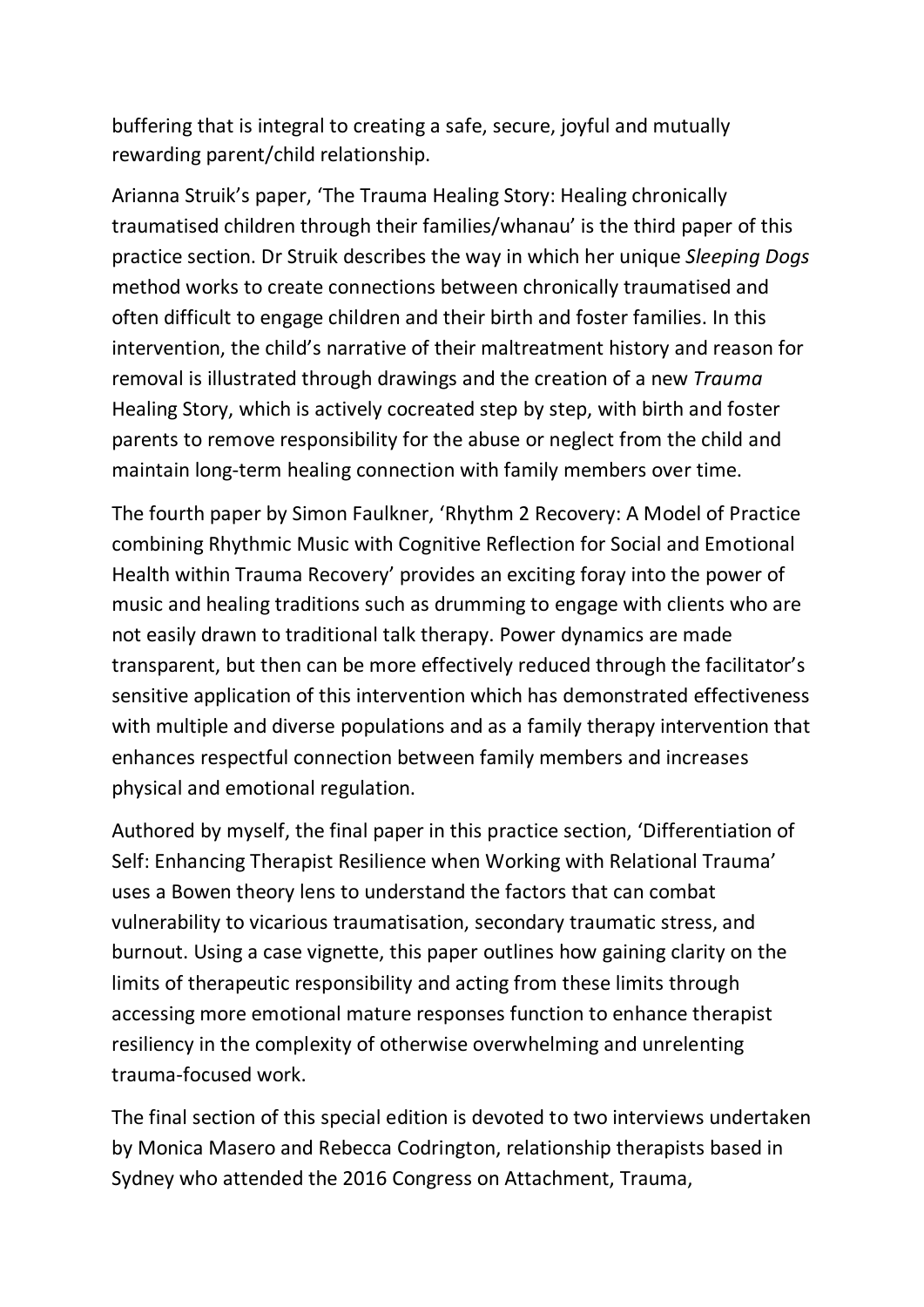Relationships and Compassion in Rome. The first interview, 'The Wisdom of the Body and Couple Therapy – A Sensorimotor Psychotherapy Perspective: An interview with Pat Ogden, PhD' by Monica Masero, brings to life Pat Ogden's thinking and application of the bottom-up/top-down components of her sensorimotor approach, and how these can function to enhance physiological, cognitive, and emotional wellbeing in couple work with clients impacted by trauma. The latter interview, 'Trauma, Dissociation and Chronic Shame - Reflections for Couple and Family Practice: An Interview with Kathy Steele' by Rebecca Codrington, highlights the ways in which a relationship therapist can identify and intervene in the ubiquitous dissociative and shame-based features of relational trauma-oriented couple work.

It has been an absolute privilege to collaborate with so many excellent theorists and practitioners committed to ensuring the best possible outcomes in trauma-focused couple and family work. I encourage all readers of this Special Issue to observe, research and contribute their own practice and theoretical knowledges to continue the field of family therapy's outstanding contribution to facilitating not only more meaningful relationships, but enhanced regulation *in* people and *between* people impacted by relational trauma.

#### References

de Waal, F. B. M. (2007). The 'Russian doll' model of empathy and imitation. In S. Bråten (Ed.), *Advances in consciousness research: Vol. 68. On being moved: From mirror neurons to empathy* (pp. 49-69).

http://dx.doi.org/10.1075/aicr.68.06waa

- Feldman, R. (2007). Parent–infant synchrony and the construction of shared timing; physiological precursors, developmental outcomes, and risk conditions. *Journal of Child Psychology and Psychiatry, 48*(3-4), 329-354. doi:10.1111/j.1469-7610.2006.01701.x
- Ha, T., & Granger, D. A. (2016). Family relations, stress, and vulnerability: Biobehavioral implications for prevention and practice. *Family Relations, 65*(1), 9-23. doi:10.1111/fare.12173